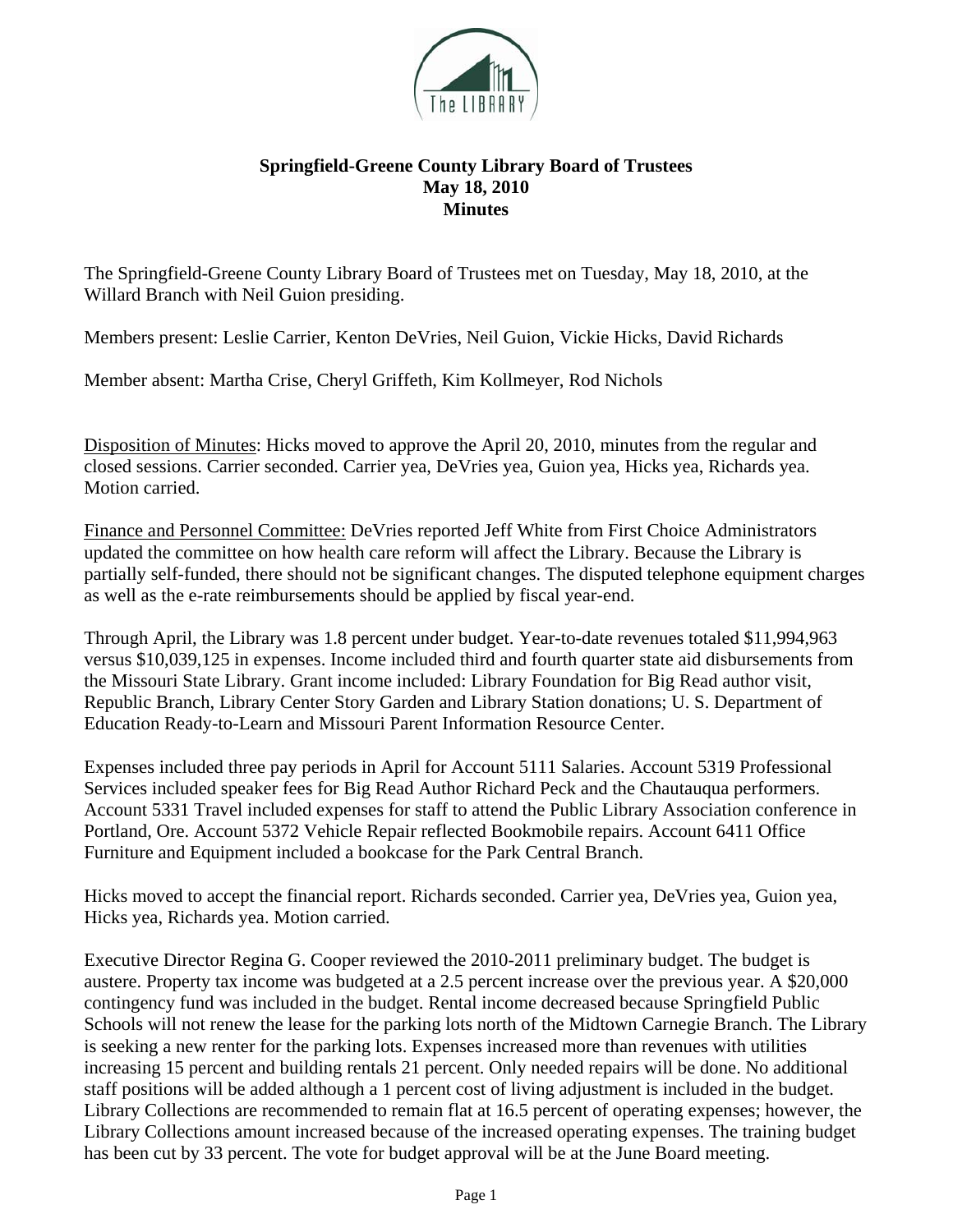Buildings and Grounds Committee: Leslie Carrier reported the City of Ash Grove will begin grantapproved downtown streetscape improvements. Empire Bank donated \$500 to the Library Foundation that will be used to protect and cover the historic Frisco steam locomotive bell at the Library Station. The gift was in recognition of the Library's patience during the bank's renovations. A baby changing station was purchased for the Fair Grove Branch. The internal sprinkler system at the Library Center was repaired in preparation for the annual backflow preventer testing. Facilities Manager Allen Woody will contact the Republic Branch landlord about a few items remaining on the punch list. In the Foundation Board retreat, a goal was set to raise \$50,000 above private grants for the bookmobile during the next fiscal year. Foundation Director Michelle Creed will report on the fund development plan for the next fiscal year at the August Library Board meeting.

Programs, Services and Technology Committee: Funding Information Center Librarian Tammy Flippen and Business Reference Librarian Mike DePue gave overviews of the business and funding resources available as well as the online collections as part of the strategic planning reports. Business Reference and the Funding Information Center will be presented in separate reports as part of the board education at future board meetings.

Circulation in April decreased 6.2 percent with 308,598 materials circulating systemwide. The Library is purchasing fewer copies of titles, which could be a reason for the decrease in circulation. Total branch traffic increased .4 percent with 166,269 patron visits. Systemwide, 1,511 groups used the meeting rooms with an attendance of 8,804. There were 507,862 searches from remote use of the Library's electronic products. The Web server recorded a total of 1,446,314 page views by 82,115 visitors during April.

Report of the Director: Executive Director Regina G. Cooper reported the Friends of the Library Spring Book Sale totaled \$104,237.41. Trustee Vickie Hicks, Missouri State University Lady Bears basketball team, Foundation Board members, library staff as well as Friends members volunteered at the sale.

Gay Wilson began employment on May 3 as Planning and Development Librarian. Wilson worked for the Library District several years ago, and for the last seven years was the director of the Webster County Library.

The Business Librarian position has been posted. Funding Information Center Librarian Tammy Flippen will be at the Atlantis shuttle mission headquarters in Houston, Texas, and will be tweeting about her experiences throughout the day.

The Library received a \$4,459 increase in the Library Services and Technology Act (LSTA) Summer Reading to Go grant, bringing the funding total to \$19,020. The Library also was awarded an LSTA short-term grant for \$14,879 to purchase seven early literacy computers.

Author Richard Peck personally greeted more than 200 patrons on two evenings as part of the Big Read programs. More than 700 people attended the Chautauqua programs funded by the Missouri Humanities Council and the Friends of the Library. The public requested a Chautauqua again next year.

New Business: Hicks moved to appoint Doug Lee and Kenton DeVries to six-year terms on the Public Building Corporation Board of Trustees replacing Gary Funk whose term expires June 30, 2010, and Vickie Hicks who resigned from that board. Carrier seconded. Carrier yea, DeVries yea, Guion yea, Hicks yea, Richards yea. Motion carried.